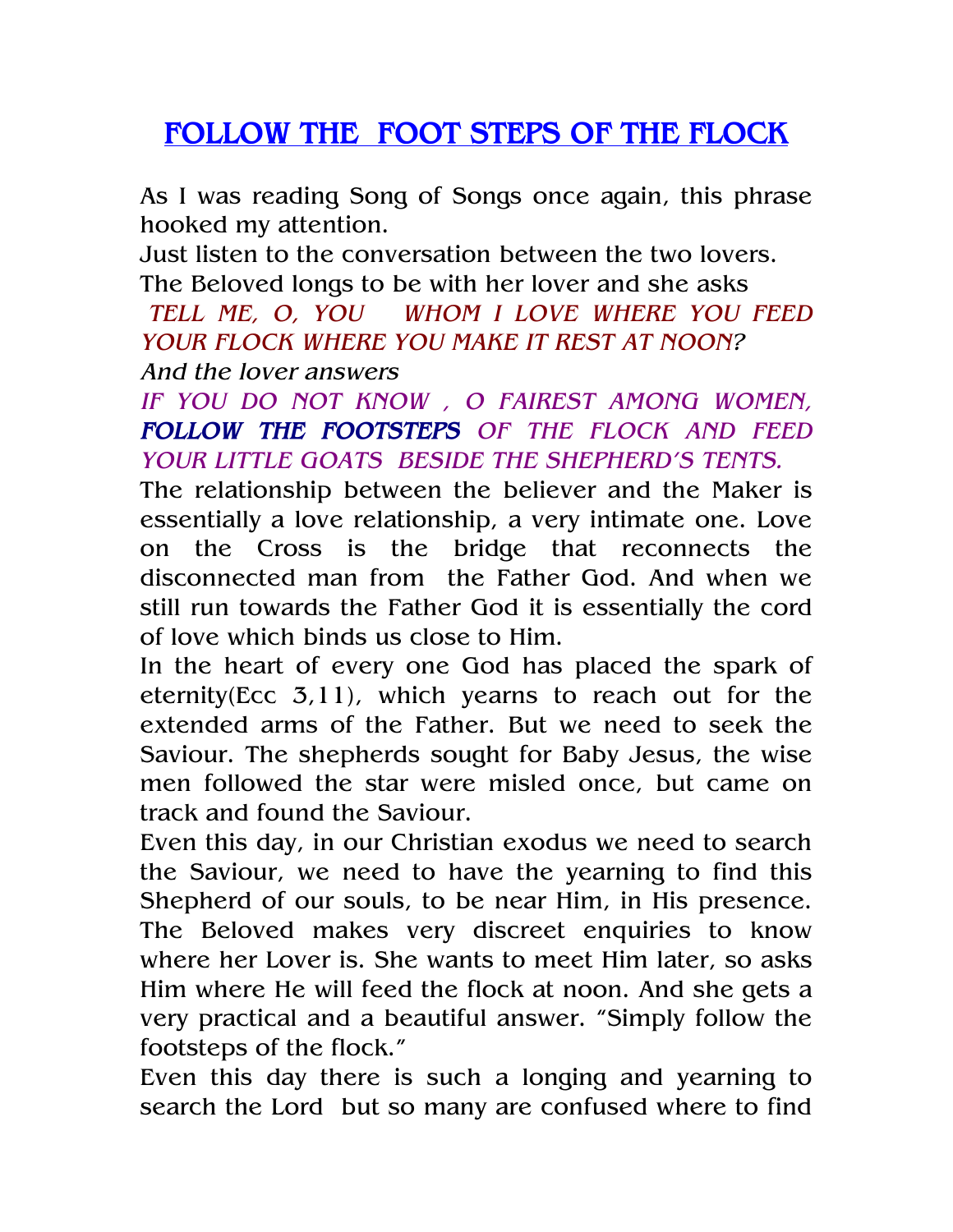the real Saviour. They run to God-men seeking to find God through them, running to concerts hoping for that one touch. But just hear this simple but very poignant instruction from the Master, follow the footsteps of the flock!

You will surely find the Shepherd with His sheep. Follow the sheep who know the Shepherd. Go to the Shepherd's tent, the House of God. Still follow the instructions. To follow the Footsteps, turn the pages of the Word of God, the infallible Truth. The Word of God is still the only answer to life's so many unanswered and unanswerable questions. But the tragedy in today's Christian world is there is so little of the Word of God, but there is so much excitement so many meetings, so many worship services, so many ministries and somehow instead of following the Shepherd we are following what seems good to our hearts. And we easily endorse it with the verse that God will grant all the desires of our hearts.

If you want to know the Shepherd deeply and intimately in a love relationship there is no substitute for the time spent in His presence alone, no substitute for the personal intense moments of prayer, no substitute for personally reading and meditating the Word of God.

Write this deeply in your hearts. Check your hearts how much time you spend in secret with Him. This message is not only for starters but more so for ministers of God. When I was stepping into ministry one aunty who always prayed for me told me in full earnest, "Laura never never compromise your personal devotion time even for any great ministry." And I always carry these words in my heart as a warning from that saint of God.

Personally speaking, God has blessed the work of my hands in the portion He has allotted to me. There were times when I was totally out of touch with God, doing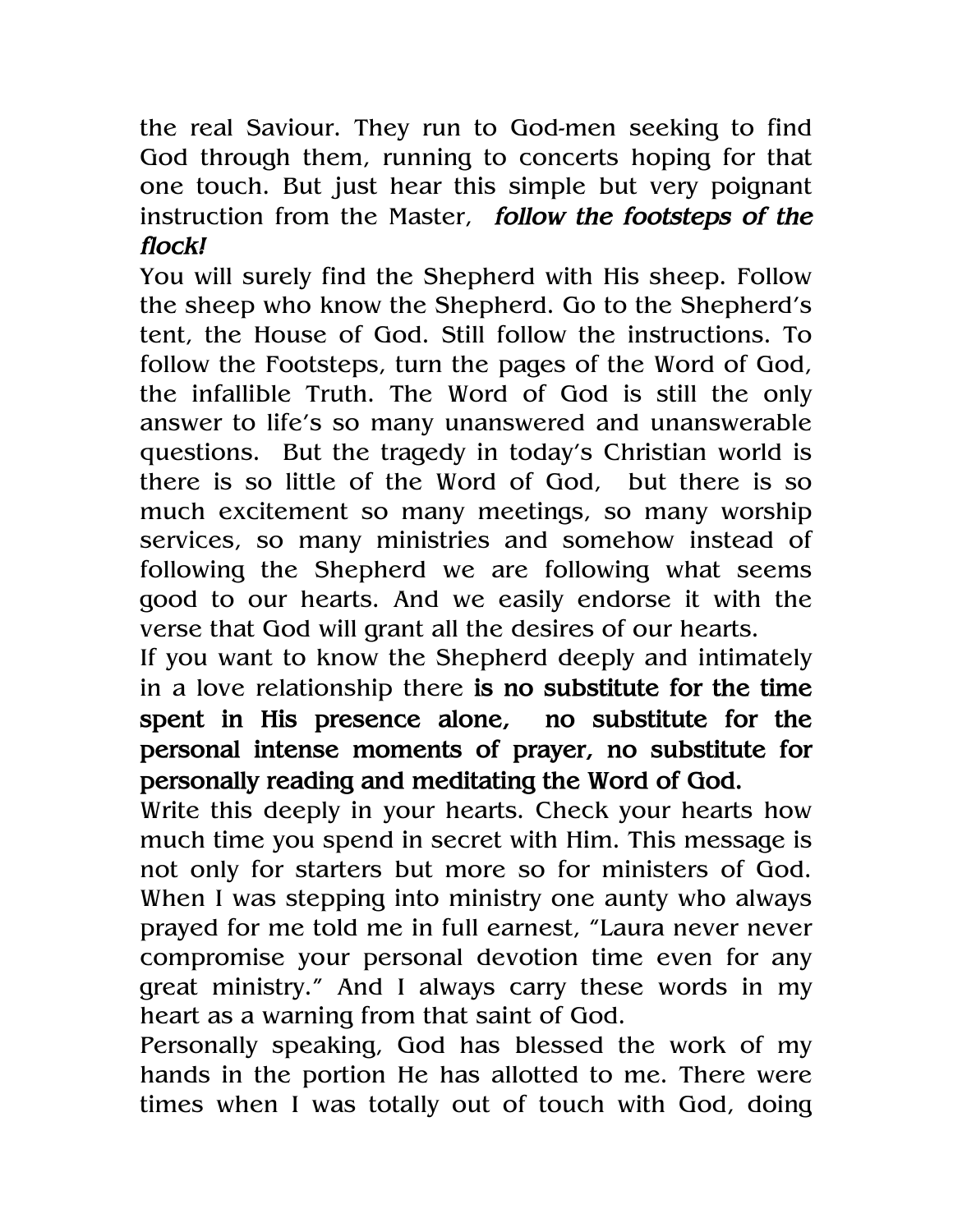that which was not His will and yet I could see God still blessing the ministry. And the temptation was so high to convince myself that since God is working, what I am doing can also be right, but deep inside I knew I was wrong. But I was trying to convince myself it was ok. But God in His grace and mercy pulled me out of the dirt, washed me once again, restored me and poured out His love all over me again.

 It takes real courage to follow the footsteps once again tearing us away from friends, away from all that we hold dear, into the wilderness, into the abandonment of the Shepherd's tent, where there are no cell phone calls, no sms, no meetings, no ministries, no songs, but only the Shepherd, but that too He seems so distant, not to be seen. But my friend wait on the Lord in your loneliness, in your pain, in your abandonment and suddenly the God of Glory will appear, suddenly in an instant all the dark clouds will disperse and there you will see His face in all Glory. And as you behold that Beauty all the sorrows you suffered so far you will not even remember. There is nothing more you need.

This sunday my Pastor (Dr. Gideon Jacob) spoke so powerfully about the Abiding Anointing from I John 2 and illustrating it with the olive tree vision found in Zechariah 4. It was one of those messages that just make your soul leap with joy. He spoke that for the lamps to burn continuously we must always be in touch with the living Source that is God Himself and that His oil will keep flowing into our lives if we keep on reading the Word and keep on praying, abiding in His Presence.

Yes my dear friends are you weary running from meeting to meeting, seeking just that one word. Stop now and turn around, follow the footsteps, come to the living source , the Chief Shepherd who can clear the clogged